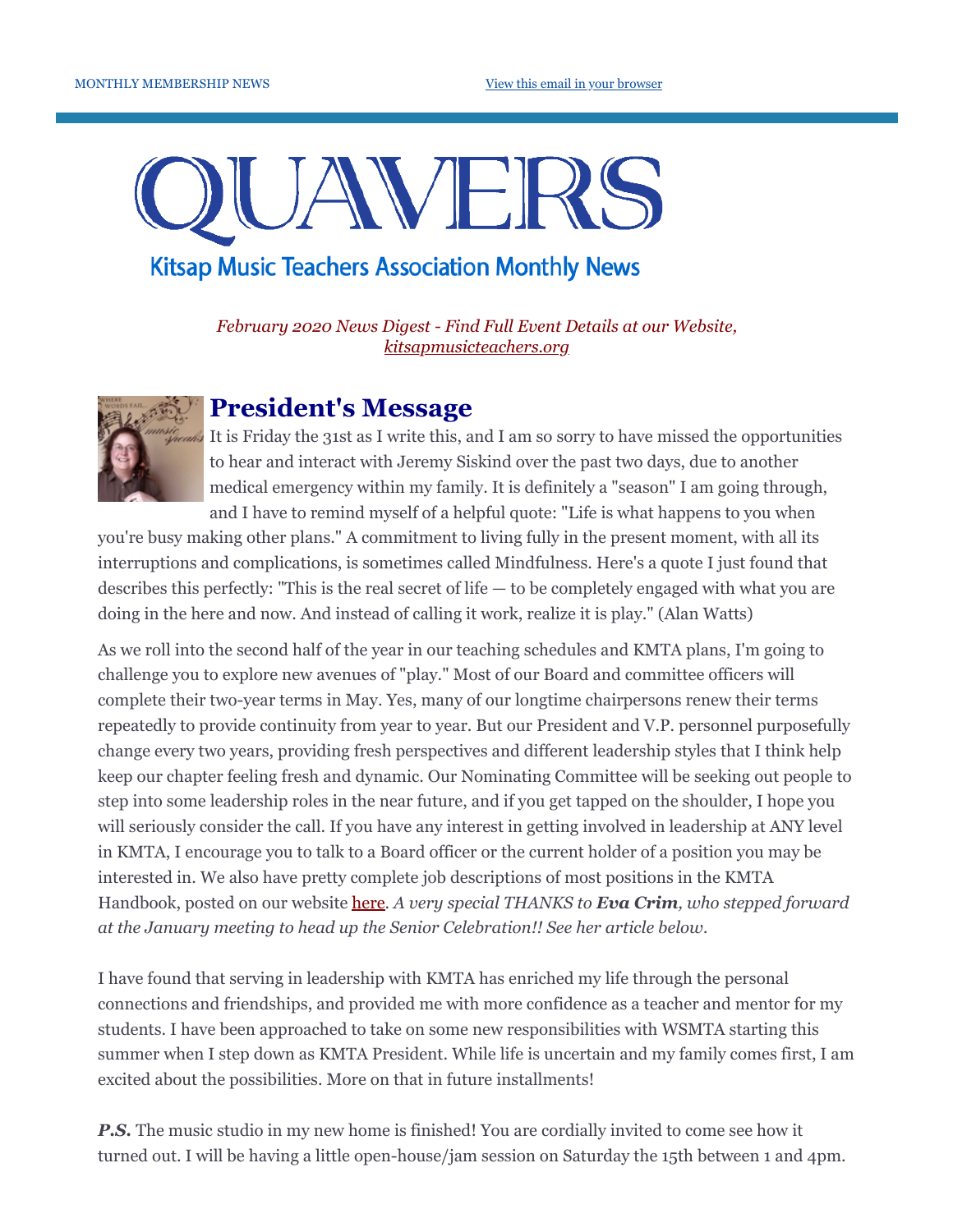An invitation will go out by email with my street address. Here is a sneak preview:



### **Jane Melin**

President, Kitsap Music Teachers Association

# **From the VP: Meeting News**



Because we will not have a meeting (and therefore no programs) until **April 17**, I am going to review our most recent guest visit, rather than preview an upcoming one. We had a wonderful visit from Jeremy Siskind this weekend! He held a fun and interactive student workshop on improvisation with around 80 people in attendance. His first step was a stomping-clapping rhythm exercise that anyone can have fun with,

no matter their instrument!

Next up was Jeremy's fantastic concert, featuring many of his original works, including some of his Perpetual Motion Études, as well as some jazz classics. About 150 were in attendance.

Friday morning we got Jeremy all to ourselves, as he gave us teachers 5 tips for teaching jazz. They were (for review, or overview if you couldn't make it):

- 1. The swing feel is more about articulation than rhythm (doo-VAH)
- 2. Chord symbols are giving you information, rather than instruction
- 3. You can't learn jazz with the same process as you learn classical music
- 4. Comping isn't random (it just sounds that way!)
- 5. Learning to improvise doesn't equal learning scales (rather, arpeggios!)



It was so fun getting to Jeremy and having him come do these events for our chapter, all thanks to the Dorothy Woodcock Endowment, and also to Melanie Stroud who orchestrated his entire visit!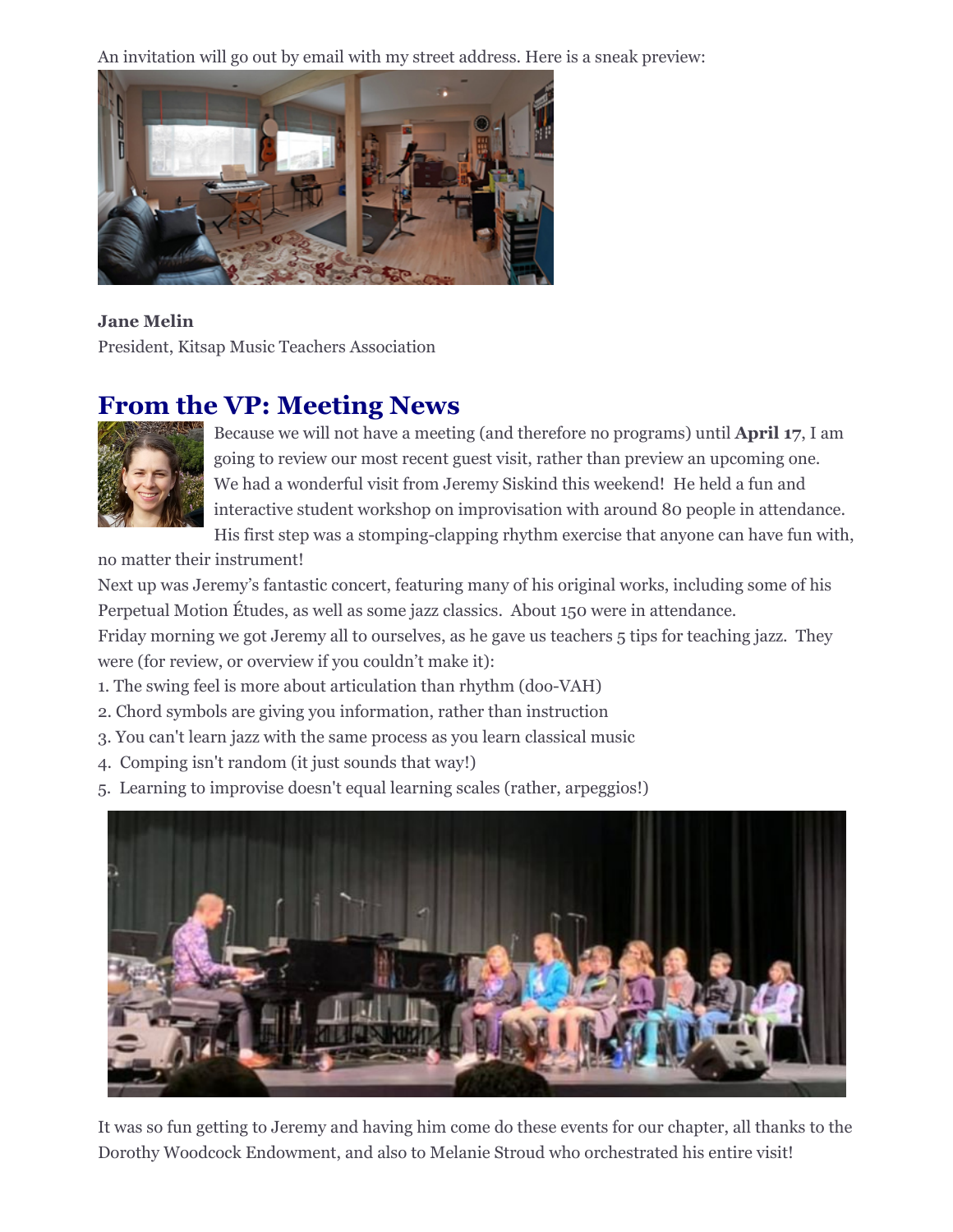# **KMTA PERFORMANCE COMPETITIONS WSMTA STATE RECITALIST COMPETITIONS**

Once again, KMTA will be holding Performance Competitions in conjunction with the WSMTA State Recitalist Competitions on **Saturday March 14 at Gateway Fellowship in Poulsbo**.

**Registration opens February 1, and closes on February 15** *(online registration only.)*

All the information you need to prepare yourself and your students for KMTA's competition in 2020 is now [updated and available on the KMTA website. Please read through everything on the COMPETITIONS AND](http://www.kitsapmusicteachers.org/competitions-and-awards/) AWARDS page, as well as on the applicable linked pages, so that you are familiar with eligibility and repertoire requirements well in advance.

**Be sure to download the Registration Worksheet** and fill it in as you work with your students. Having this worksheet at your side will make for a smooth registration process.

Thank You!! Mary Grant

# **Senior Celebration set for May 16**

This year's celebration to honor our seniors will be held at St. Antony of Egypt Episcopal Church from 3:30- 6:00, on May 16. St. Antony's is located at 11885 Old Frontier Rd, Silverdale.

The celebration will include a Senior recital and award ceremony to recognize winners of the Outstanding Scholar Awards, followed by a reception. Gift certificates will be provided to each senior.

Teachers please help us make this a success by doing the following: 1. Send a list of your seniors along with a photo and short bio of each one to Eva Crim at emcrim219@gmail.com by April 15 (or sooner.) 2. Submit the Outstanding Scholar Award application by May 1 (or sooner) to Eva Crim and Dianne Johnston (diannej23@comcast.net.)

Thanks! Eva Crim

# **The CARNIVAL Is Coming!!!**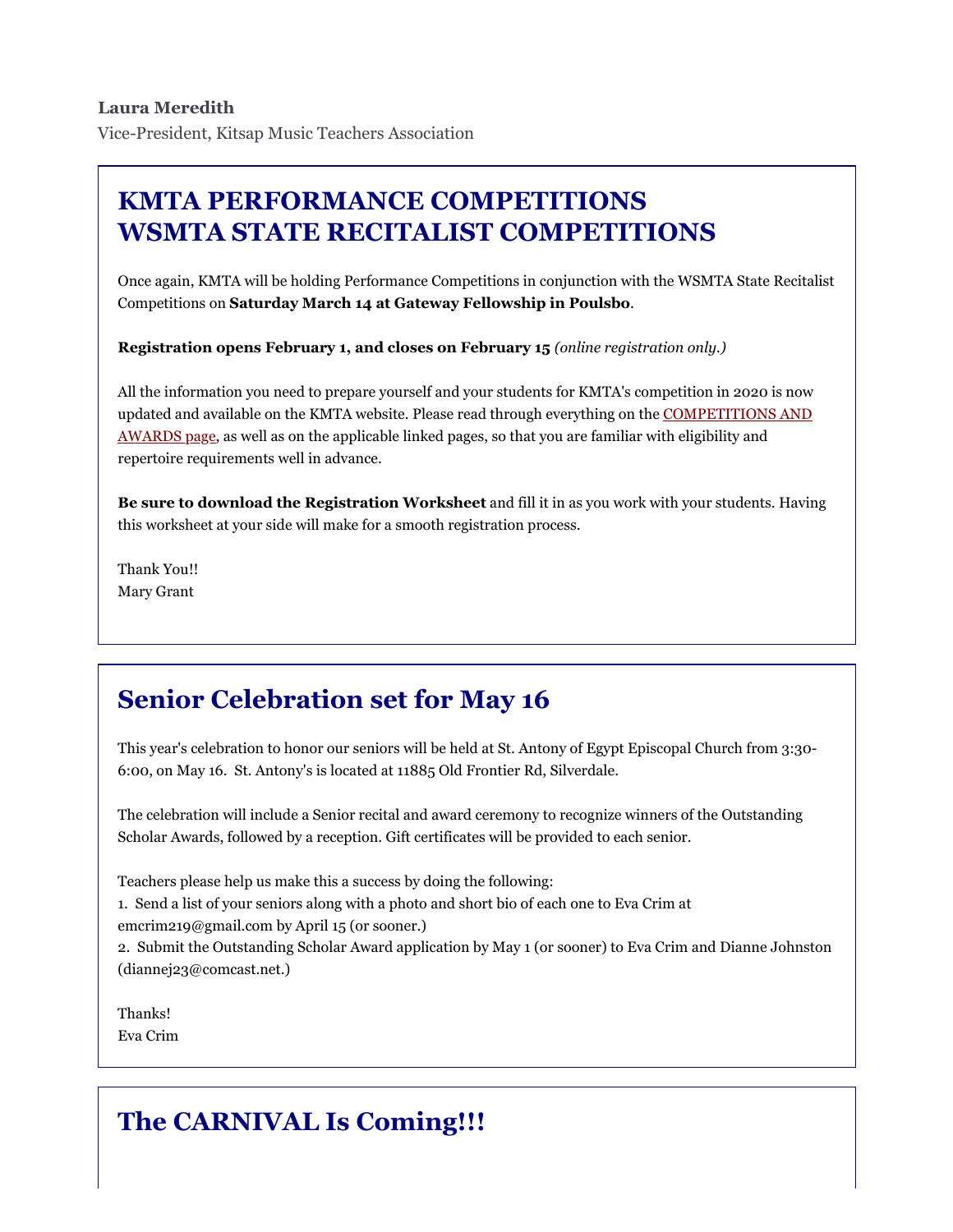On Saturday, April 25, KMTA will hold our ninth annual KMTA Music Carnival! The Carnival incorporates our long-running, very successful Ribbon Festival (sponsored by the Dorothy Woodcock Endowment), and WSMTA Music Literacy Program (formerly Musicianship Examinations), along with carnival games, music games, face-painting and food to create a quality educational activity in a FUN carnival atmosphere. With the help of DWE funding, we want this to be a truly festive event that our students and teachers will look forward to each year.

The Carnival Day will run from 11:00 a.m. to approximately 4:00 p.m. Lunch will be available in the gym beginning at 12. Students, teachers and parents may bring a lunch, or may purchase lunch items at the Carnival. All volunteers, including teachers, parents and students, will receive a voucher for a free lunch entree as a small token of thanks. Exams will continue through the lunchtime hours, with teachers taking turns for breaks. Games and snacks, as well as fun live music on the stage, will be available in the gym throughout the hours of the Carnival.

We need help from all of you to make this Carnival a success! Many have already volunteered to help—thank you! More are still needed. This is a big endeavor, but it will be a fun and exciting day, and we hope you will choose to be a part. If you are new to KMTA, or haven't participated in the past, I encourage you to volunteer to help and come check it out! All teachers helping at the Carnival will be "costumed" in colorful satin top hats and sequined bow ties. Parent and student helpers will also be sporting black and white fedoras, helping to readily identify them, and adding to the festivities.

We will have a planning/training meeting at 9:00 a.m. on Friday, April 10 before the regular monthly meeting. We will go over scoring procedures, and also procedures for the adult helpers working with you. It's important that everyone knows what they are doing prior to Carnival Day.

Please mark your calendars today:

Saturday, April 25, 11:00 a.m. – 4:00 p.m. Gateway Fellowship in Poulsbo Setup: Saturday, April 25, 8:00 a.m. Clean up immediately following the event

How to prepare:

1. Go to the WSMTA website [www.wsmta.org.](http://www.wsmta.org/) On the home page under Programs for Students, click on Music Literacy Program. On this page are listed the forms to download, including an updated MLP Handbook. There is also information to access additional resources to help you and your students prepare for exams.

2. If you haven't already done so, send each student home with a parent information letter and parent permission slip found on the KMTA website.

3. Contact Melanie Stroud or Debra Florian to discuss how you would like to be involved (see contact info below). There are many jobs open, large and small. We are also looking for parent and student helpers. (Students will work in shifts, so they will also have time for exams. This qualifies as community service, too!) We also are in need of several digital keyboards for the exam rooms and gym. If you have a full-size keyboard that you can bring for the day, please contact me.

4. Talk up the Carnival in your Studio. Also on the KMTA website is a colorful poster (Thanks to Jane Melin!) that you can print off and post in your studio and other strategic locations in the community to help us publicize our event to the public. Create a buzz about this fun event, and let your enthusiasm be contagious!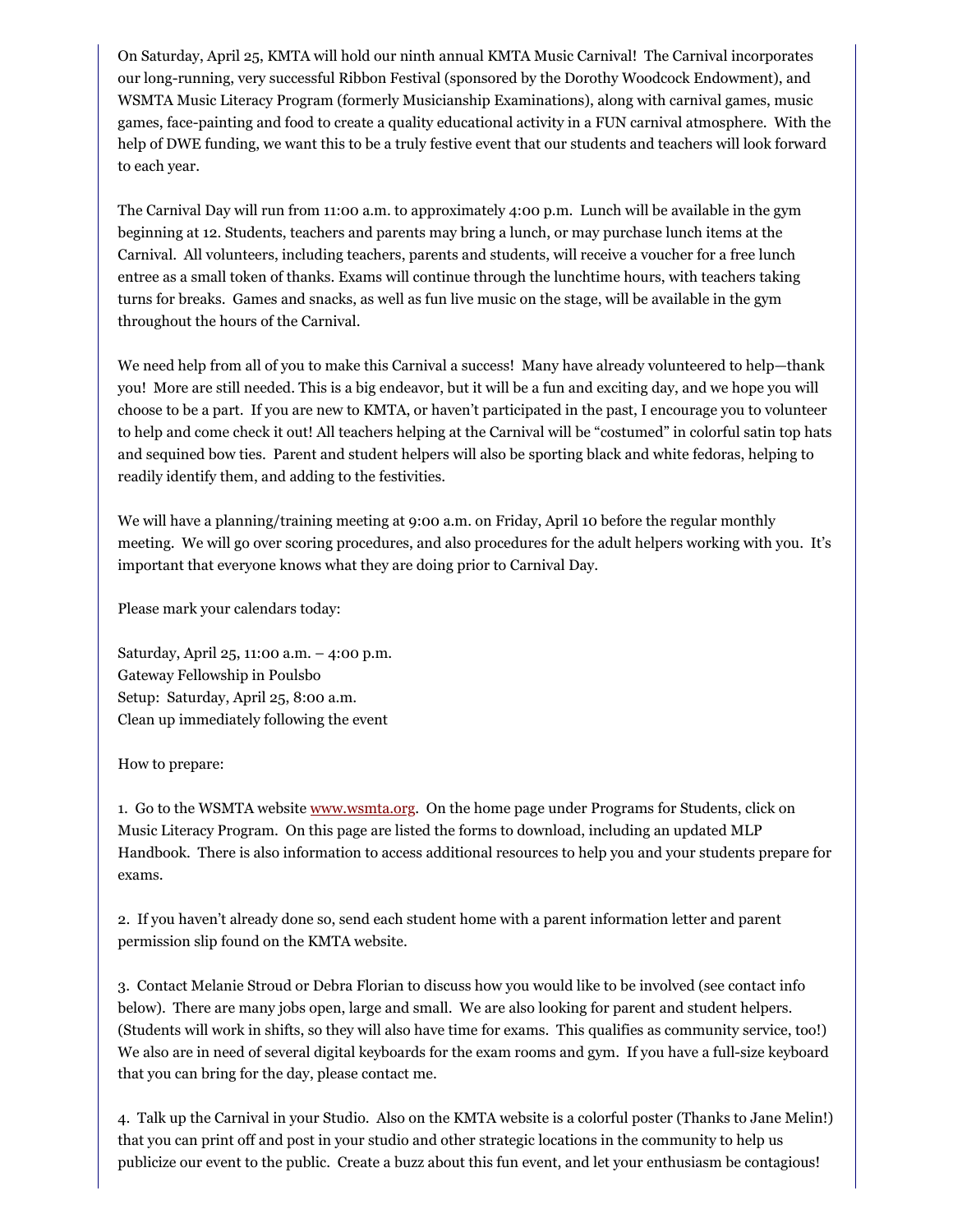If you haven't participated in the Carnival and Exams before, consider entering students in even a few of the events to get a sampling of all that's available.

5. Use the registration worksheet provided on the website, in preparation for filling out the online registration form. This will help eliminate problems when you get to the online process. Use the handbook to help you determine the appropriate exam levels for each student. Err on the side of success. Strings students will be able to take all exams specially developed by Jane Melin for string instruments. Exams have also been developed for treble wind instruments by Diane Layton and Shelley Devlin.

6. Registration is all online this year!!! It will be open from Feb. 8 - March 8. Check out Mary Grant's amazing work found on our website!

7. Prepare your students to be successful. The Handbook is a great resource.

8. Please continue to check your email for regular updates in the weeks preceding the Carnival.

KMTA MLP Co-Chairs: Dianne Johnston, WSCTM [diannej23@comcast.net](mailto:diannej23@comcast.net) 360-930-0168 Diane Layton, NCTM [mrsboxL1@yahoo.com](mailto:mrsboxL1@yahoo.com) (360) 633-5082

KMTA Carnival Co-Chairs: Debra Florian, NCTM [flostudio@comcast.net](mailto:flostudio@comcast.net) 360-434-8684 Melanie Stroud, NCTM [Melaniejoymusic96@gmail.com](mailto:Melaniejoymusic96@gmail.com) 360-434-2117

# **Bremerton Symphony Young Artist Competition**

The Bremerton Symphony Young Artist Competition the deadline is February 7th.

Bremerton WestSound Symphony's Young Artists Competition is open to instrumentalists and vocalists residing in Kitsap County, Belfair, or Gig Harbor, aged 18 or under on the competition date Saturday, March 14, 2020 (starting at 2pm) at Summit Avenue Presbyterian Church in Bremerton.

The Bremerton WestSound Symphony is looking for exceptional young musicians, one or more of whom may be selected as winners. Winner(s) may be invited to perform in Bremerton WestSound Symphony's Subscription Series, April 18 and April 19, and/or Chamber Concert, June 7, 2020.

This season we ask for Concertos (Arias, Songs, etc. for vocalists) for the May concerts and Solo Works including Sonatas, Suites, Arias, Songs, etc.for the June concert in two divisions: Junior: up to age 15 on March 14, 2020 Senior: up to age 18 on March 14, 2020. Winners will be selected from both divisions.

Full details and application may be found **HERE**.

360-373-1722; bremertonwestsoundsymphony.org